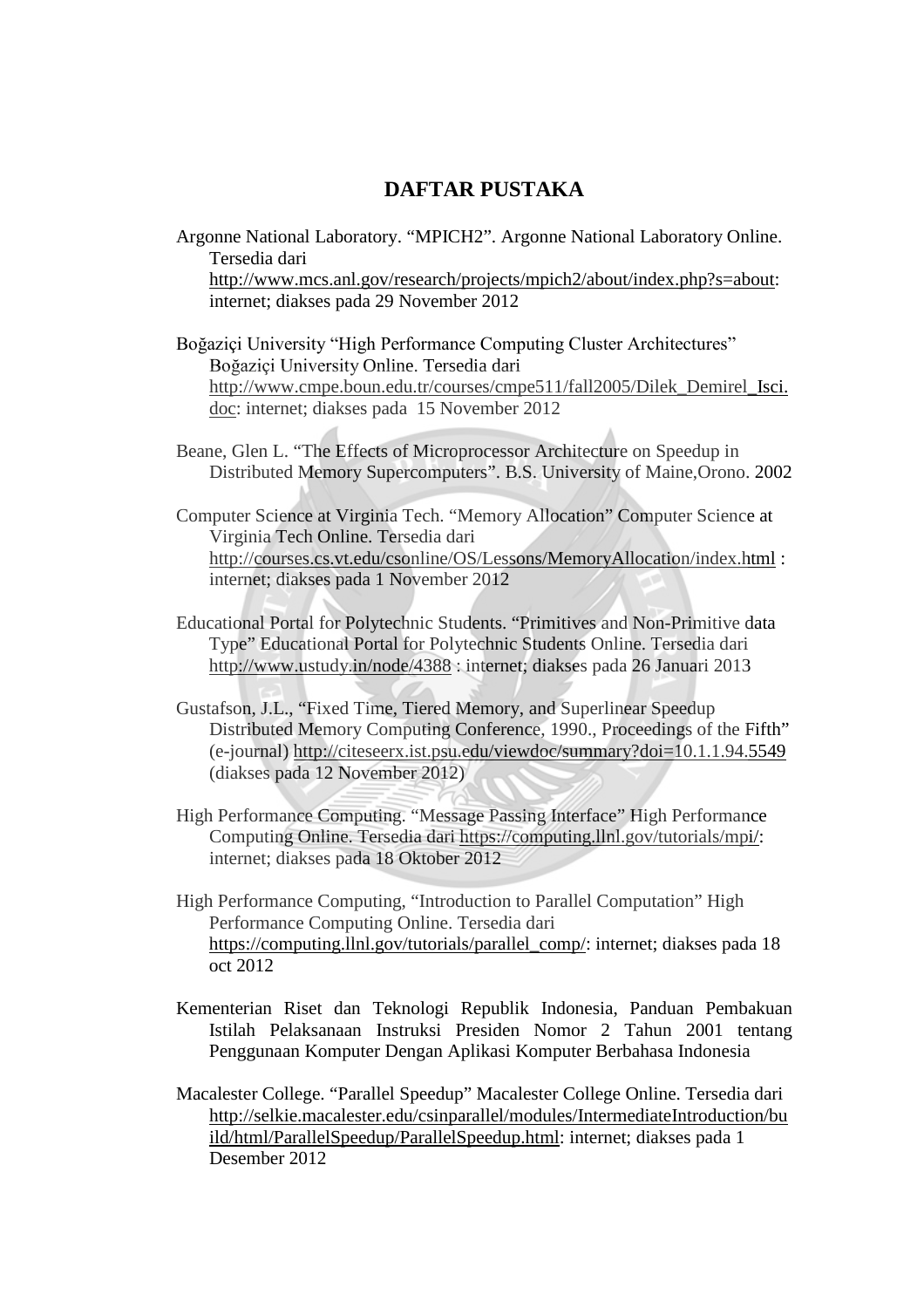Microsoft Developer Network Blog. "malloc". Microsoft Developer Network Blog online. Tersedia dari http://msdn.microsoft.com/enus/library/6ewkz86d(v=vs.80).aspx: internet; diakses pada 6 Februari 2013

Microsoft Developer Network Blog. "Parallel Scalability Isn't Child's Play, Part 2: Amdahl's Law vs. Gunther's Law". Microsoft Developer Network Blog online. Tersedia dari http://blogs.msdn.com/b/ddperf/archive/2009/04/29/parallel-scalability-isn-tchild-s-play-part-2-amdahl-s-law-vs-gunther-s-law.aspx: internet; diakses pada 19 Desember 2012

- Miya, Eugene. "Suggestion on superlinear speed up terminology," Network News Posting, Dec. 1988
- Moore's Law. "Moore's Law", Moore's Law online. Tersedia dari http://www.mooreslaw.org/: internet; diakses pada 22 Januari 2013
- MPICH. "MPICH Overview". MPICH Online. Tersedia dari http://www.mpich.org/about/overview/: internet; diakses pada 29 November 2012
- Northeastern University, "Parallel Computing is Required for Continuing Speedup if Moore's Law *Continues"* Northeastern University Online. Tersedia dari http://www.ccs.neu.edu/course/com3620/moore.html: internet; diakses pada 19 November 2012
- Parsons, June Jamrich dan Oja, Dan. *New Perspectives on Computer Concepts 2010*. Boston: Cengage Learning, 2009
- Buyya, Rajkumar dan Mark Baker. "Cluster Computing at a Glance." Melbourne, Australia: Monash University [e-journal] http://www.buyya.com/cluster/v1chap1.pdf: internet; diakses pada 29 november 2012
- Rice University. "Inverses and Solutions to Systems" Rice University Online. Tersedia dari http://ceee.rice.edu/Books/LA/det/det4.html: internet; diakses pada 1 November 2012
- Richland Community College. "The Inverse of a Square Matrix" Richland Community College Online. Tersedia dari http://people.richland.edu/james/lecture/m116/matrices/inverses.html: internet; diakses pada 19 oktober 2012
- Schwartz, Baron dan Ewen Fortune. "Forecasting MySQL Scalability with the Universal Scalability Law." A Percona White Paper (November 2010). [e-